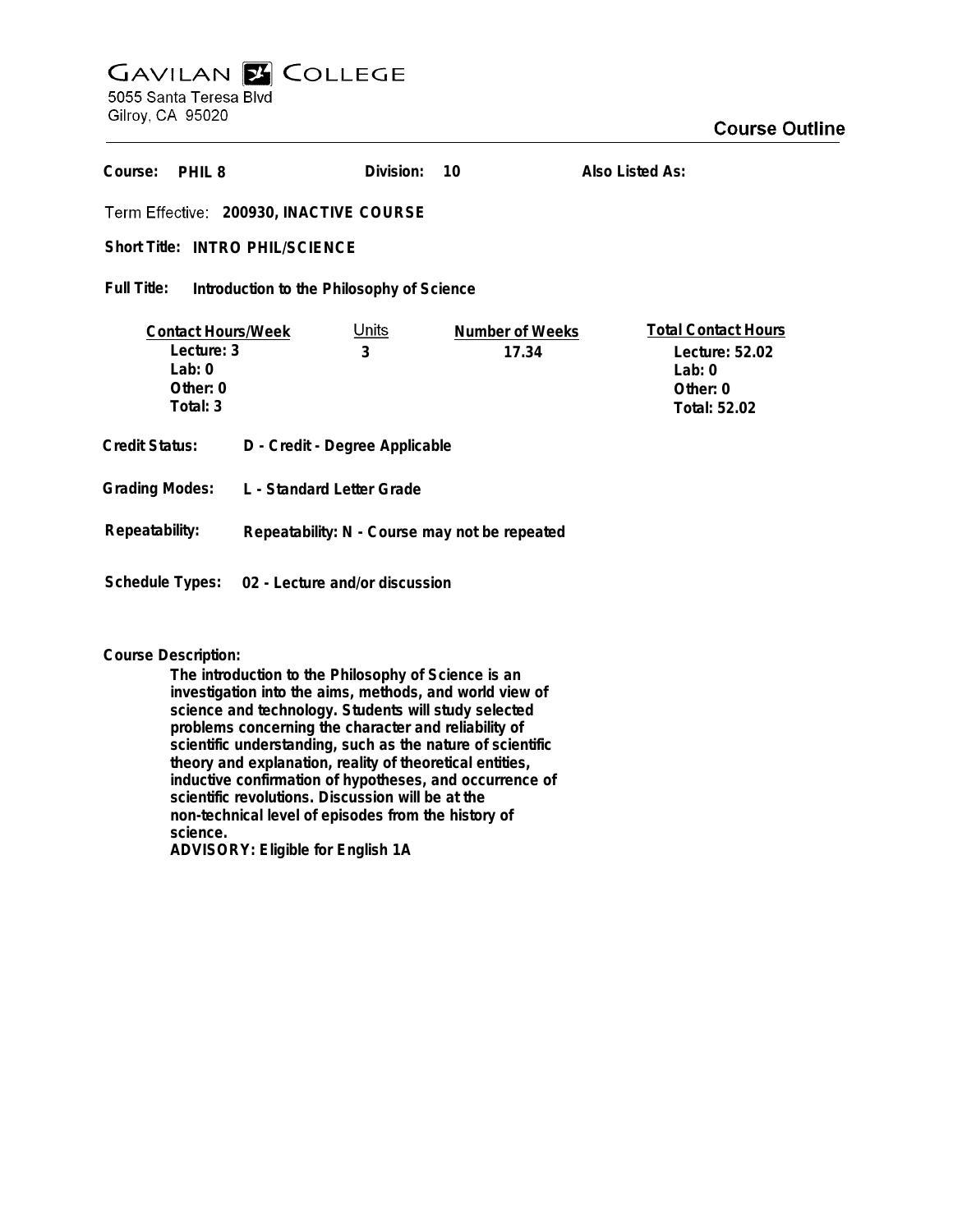**ARTICULATION and CERTIFICATE INFORMATION Associate Degree: GAV C2, effective 200070 GAV E2, effective 200070 CSU GE: CSU C2, effective 200070 IGETC: IGETC 3B, effective 200070 CSU TRANSFER: Transferable CSU, effective 200070 UC TRANSFER: Transferable UC, effective 200070**

**PREREQUISITES:**

**COREQUISITES:**

**STUDENT LEARNING OUTCOMES:**

**1. Have experienced a broad spectrum of knowledge within the field of applied moral philosophy that will improve their ability to think in abstract terms.**

**2. Have developed some quantitative and qualitative methods of analysis unique to philosophy.**

**3. Have improved their literacy of important concepts and issues in world cultures.**

**4. Have a more developed foundation upon which they can continue to learn.**

**5. Become more attentive to alternatives to violence and prejudice.**

**TOPICS AND SCOPE:**

**Inactive Course: 12/08/2008**

**Content**

**This outline was written in outline form. Note that there are 3 lecture hours per week for this course.**

**1. Introduction, deductive/inductive reasoning, scientific discovery, reason, and the world: an overview of perspectives, agency, pluralism, diversity of basic scientific methodologies and approaches.**

**2. An overview of ancient science (pre-Socratics, Greeks, Egyptians, Chinese) and the notion of the decline of ancient science. What was the role of science and the theories, their plausibility, their role and function in society?**

**3. Brief survey of Science of Asis and Medieval Europe.**

**a) science and technology of the Chinese**

**b) science of India**

**c) science of the Muslim world and its spread into Europe**

**d) Medieval Europe**

**4. Introduction to the role of philosophy and the scientific revolution of the 16th and 17th centuries.**

**a) Copernican System and its impact**

**b) Gilbert, Bacon, and the Experimental Method**

**c) Galileo**

**d) Descartes: the mathematical methods and the mechanical philosophy**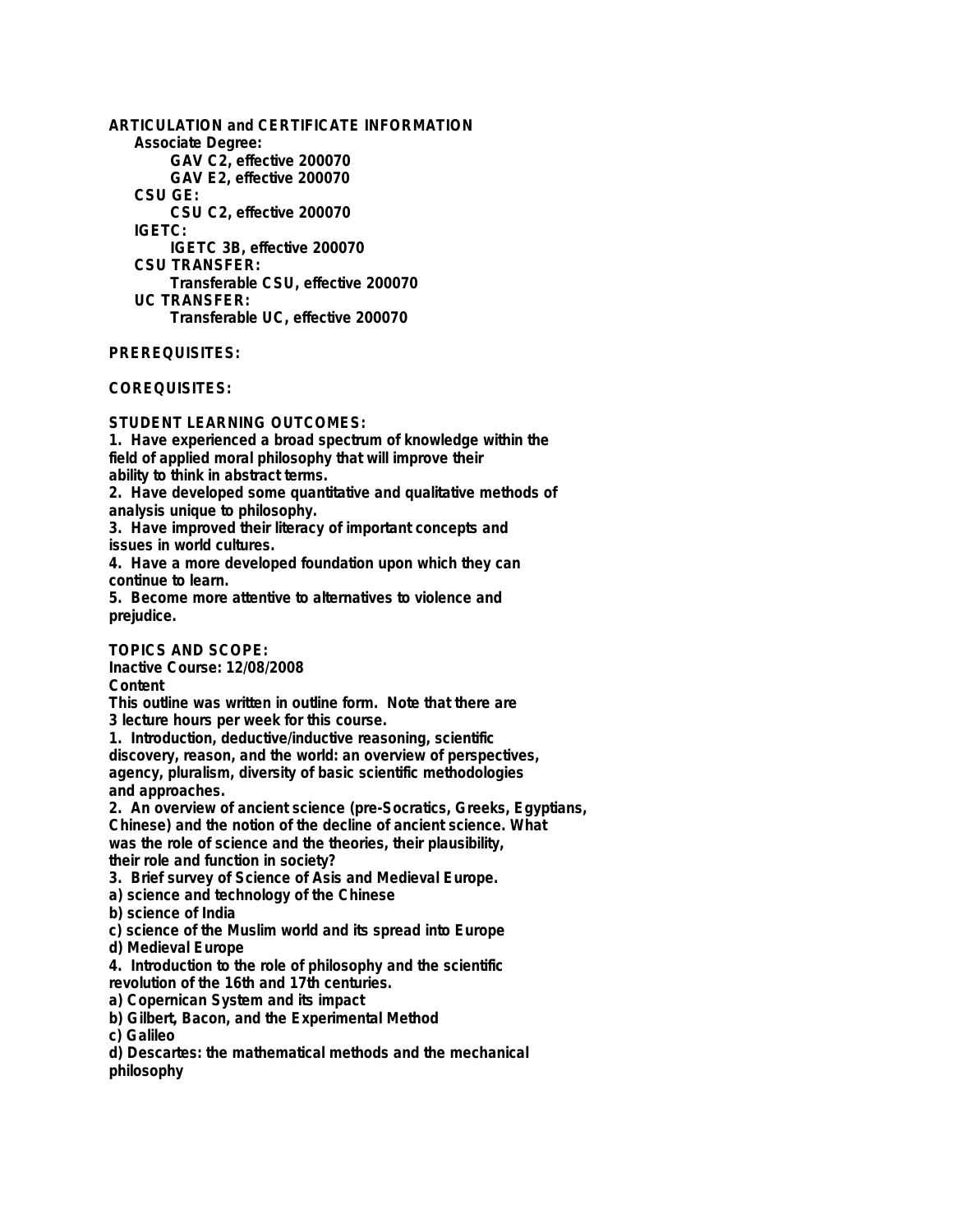**e) some early modern applications of science and the scientific theory**

**5. 18th century science, the development of scientific traditions.**

**a) evolution and the great chain of being**

**b) cell theory**

- **c) reaction form religious institutions**
- **6. Relativity, and reactions to modern science**
- **7. Midterm**
- **8. In depth discussion on the nature of Theory and Observation**
- **a) Hume on Scepticism**
- **b) Carnap on Philosophy and Physics (materialism)**
- **c) Popper on Science and conjecture and refutation**
- **d) Lakatos on the history of science**
- **e) Putnam on what theories are not**

**f) Objectivity, subjectivity, and bias. Gender, race, and class in scientific inquiry: is objectivity even possible as an ideal?**

**9. Rival Conceptions of the Scientific Explanation**

**a) Hempel and the laws of science and their roles in explanation**

**b) Explanations, prediction, and laws**

**c) What is truth? Is it attainable and would it explain anything?**

**d) The quest for explanatory unification**

**10. Paradigms and the Growth of Scientific knowledge:**

**a) Scientific paradigms and the notion of their hegemony**

**b) Objectivity, value judgments, and theory selection**

**c) Holism**

**d) Rationality**

**11. Realist/Antirealist Debates**

**a) science and the physical world**

**b) scientific realism**

**c) construction the real**

**12. FINAL EXAMINATION upon completion of Section 11.**

**In-class writing assignments.**

**Reader response papers.**

**Two examinations.**

**COURSE OBJECTIVES:**

**Upon completion of this course the student will be able to:**

**1. Demonstrate the ability to understand the context and perspectives in which scientific discoveries, conflicts and theories arise.**

**2. Demonstrate the ability to distinguish and evaluate arguments: the premises, conclusion, justification, and explication of the argument's focus.**

**3. Demonstrate improved ability to write analytically, critically, dialectically, and creatively about the philosophy of science and scientific issues. These insights encourage the student to be more tolerant, philosophically**

**thoughtful, and socially productive.**

**4. Demonstrate increased understanding about diversity of cultures, traditions, and points of view on science, discovery, and reality. This new understanding is hoped to improve relations and the cooperation among individuals in society. It is particularly stressed that alternatives exist to violent reactions.**

**5. See the blending of cultures and traditions within the scope of**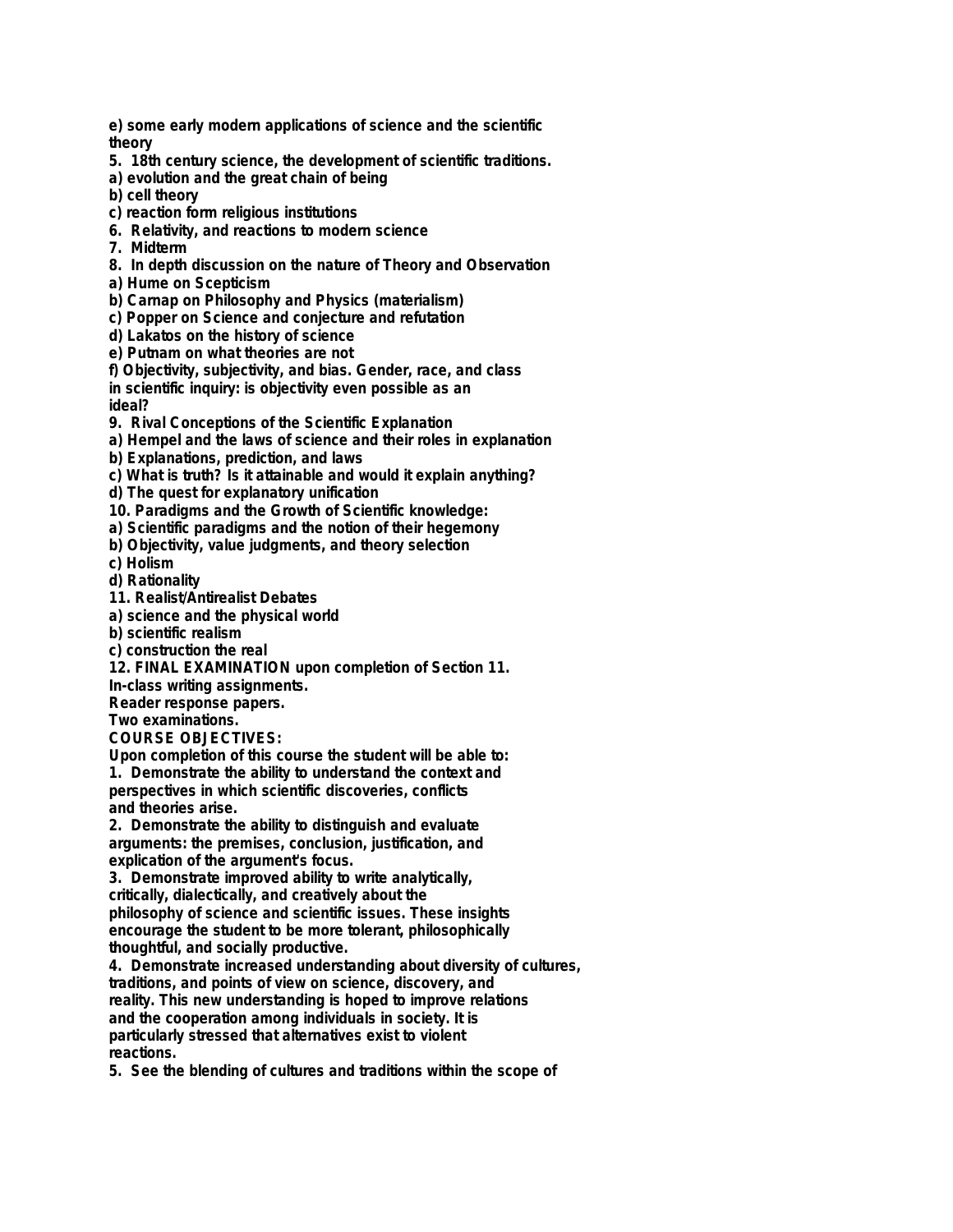**a particular theoretical development. That is, see how different groups approach a situation in question. Additionally, the student should see the rise of cultural imperialism in the ideal of a dominant perspective of reason and its role in society and science.**

**6. Describe the role of philosophy and science in ethics, in society.**

**7. Outline and articulate the role of the individual agent in hypothesizing and creating theory.**

**8. Describe the relationship between the individual, society, and others outside of the individual's assumed society in discussing and articulating ideas of reality, the impact of science in moral matters and rules of conduct. 9. List and describe the thinking of major philosophical writers**

**on the matters discussed in the course.**

**METHODS OF INSTRUCTION:**

**Lecture, Discussion, Class Discussion, and in-class group projects. METHODS OF EVALUATION: The types of writing assignments required: Essay exams Term papers The problem-solving assignments required: Quizzes Exams The types of skill demonstrations required: Class performance Other: In-class discussion and group work The types of objective examinations used in the course: None Other category: None The basis for assigning students grades in the course: Writing assignments: Problem-solving demonstrations: 5% - 40% Skill demonstrations: 5% - 10% Objective examinations: 0% - 0% Other methods of evaluation:** 

**REPRESENTATIVE TEXTBOOKS:**

**Daniel Rothbart: Science, Reason, and Reality: Issues in the Philosophy of Science. Harcourt Barce. 1998. Stephen Mason: A History of the Sciences, MacMillan Publishing or other equivalent college level text. Selected articles on science, technology, race and gender.**

**SUPPLEMENTAL DATA: Basic Skills: N Classification: A Noncredit Category: Y Cooperative Education: Program Status: 2 Stand-alone Special Class Status: N CAN: CAN Sequence:**